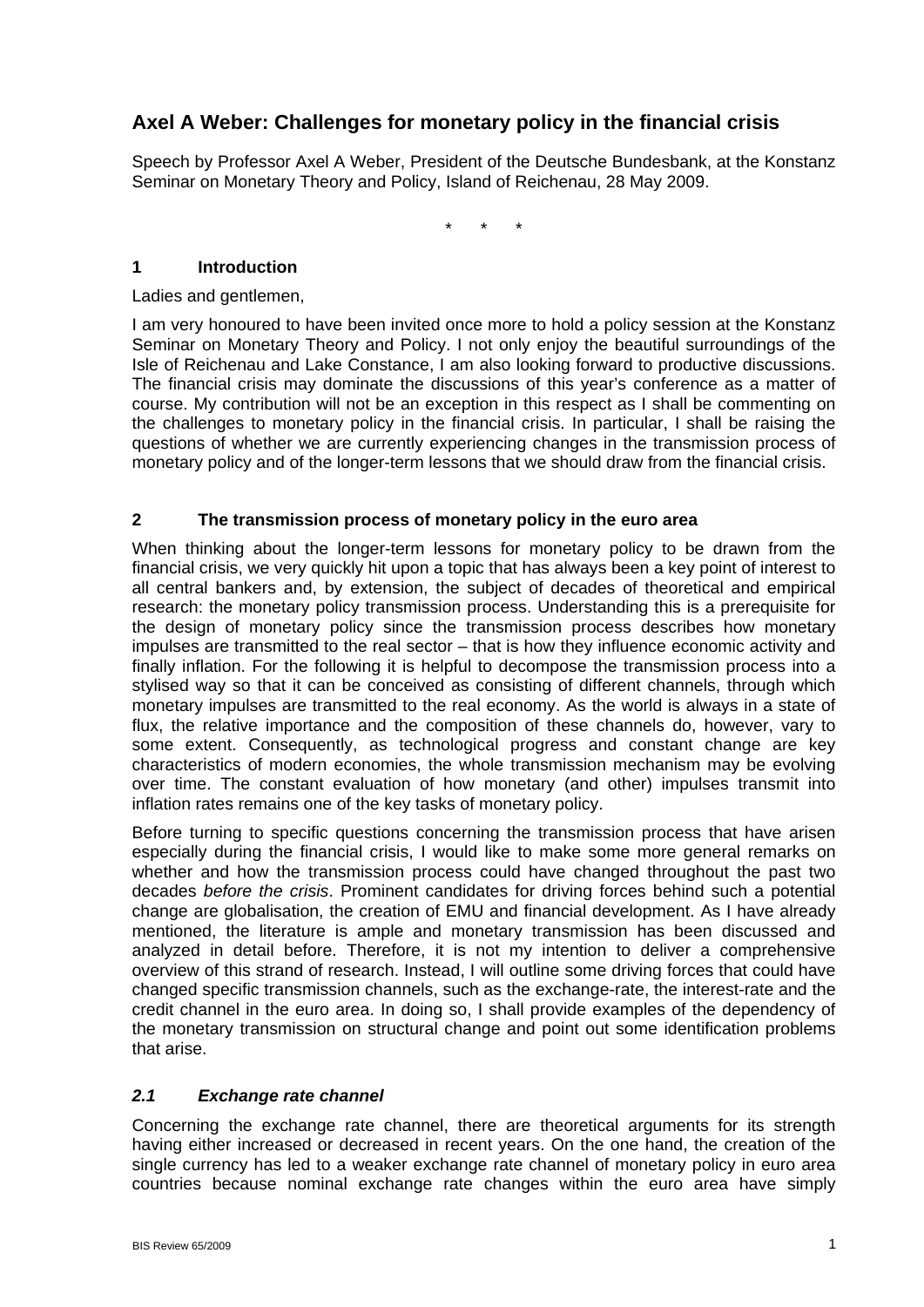disappeared. On the other hand, the increase in international trade and integration on a global scale has heightened the relative importance of the exchange rate, which, in turn, has fostered the role of the exchange rate in the transmission mechanism.

A priori the net effect is open and can only be determined empirically. However, the evidence is mixed. For example, there is some evidence that the exchange rate channel may have become more powerful in the monetary union.<sup>[1](#page-1-0)</sup> However, there is also some evidence that removing the exchange-rate risk for intra euro area trade combined with a stronger monetary policy commitment to stabilising inflation and output may have led to aggregate economic activity and inflation becoming more muted in their response to monetary policy shocks.

## *2.2 Interest rate channel*

Theoretical considerations as well as empirical results point mainly to a stronger and faster pass-through from policy rates to other interest rates due to increased competition among different financial market segments and an ongoing consolidation process in the banking system. Both results in a closer link between different interest rates and thereby increase the speed at which changes in monetary policy rates are transmitted to other financial variables and to the real economy. Moreover, the deepening of financial markets we have witnessed in the period before the financial crisis is likely to have enhanced the role of expectations. This has led to monetary policy impulses spreading more rapidly from the money market to other market segments of the financial system.

However, there is also an ongoing debate on whether international financial integration could have eroded the influence of monetary policy on national long-term interest rates. Indeed, at a first glance, the high degree of synchronisation between movements in long-term nominal interest rates across key industrial countries in recent years supports this hypothesis. However, this co-movement in long-term interest rates might also be the outcome of global shocks which affect different countries in much the same way and, therefore, prompting similar national monetary policy responses. In this case, the co-movement in national longterm interest rates does not necessarily imply that central banks no longer exert an influence on their domestic long-term rates.

## *2.3 Credit channel*

The credit channel consists of several sub-channels with the bank lending channel and the balance sheet channel probably being the ones that have been most analyzed. Whereas the bank lending channel concentrates on the supply of bank loans, the balance sheet channel looks at the effects of monetary policy on the overall supply of funds via borrowers' net worth.

As concerns the bank lending channel, a number of studies document that financial innovation – such as securitisation or credit derivatives – have led to banks becoming more flexible in reacting to monetary policy. More specifically, they may have become able to better isolate their loan costumers from restrictive monetary policy impulses.<sup>[2](#page-1-1)</sup> Consequently, financial developments may have made the bank lending channel less important. However, to the extent that credit protection through credit derivatives is associated with an increase in bank credit supply the importance of the bank lending channel has not necessarily changed.  $3$  For example, the possibility of transferring credit risk may not result in reducing risk from a

 $\overline{a}$ 

<span id="page-1-0"></span><sup>1</sup> See Boivin, Giannoni, Mojon, "How Has the Euro Changed the Monetary Transmission?", NBER Working Paper No W14190.

<span id="page-1-1"></span><sup>&</sup>lt;sup>2</sup> See for example Altunbas, Gambacorta and Marques-Ibanez (2007), "Securitisation and the Bank Lending Channel", ECB Working Paper No. 838.

<span id="page-1-2"></span><sup>3</sup> See for example Hirtle (2007), "Credit Derivatives and Bank Credit Supply", Federal Reserve Bank of New York Staff Report No 276.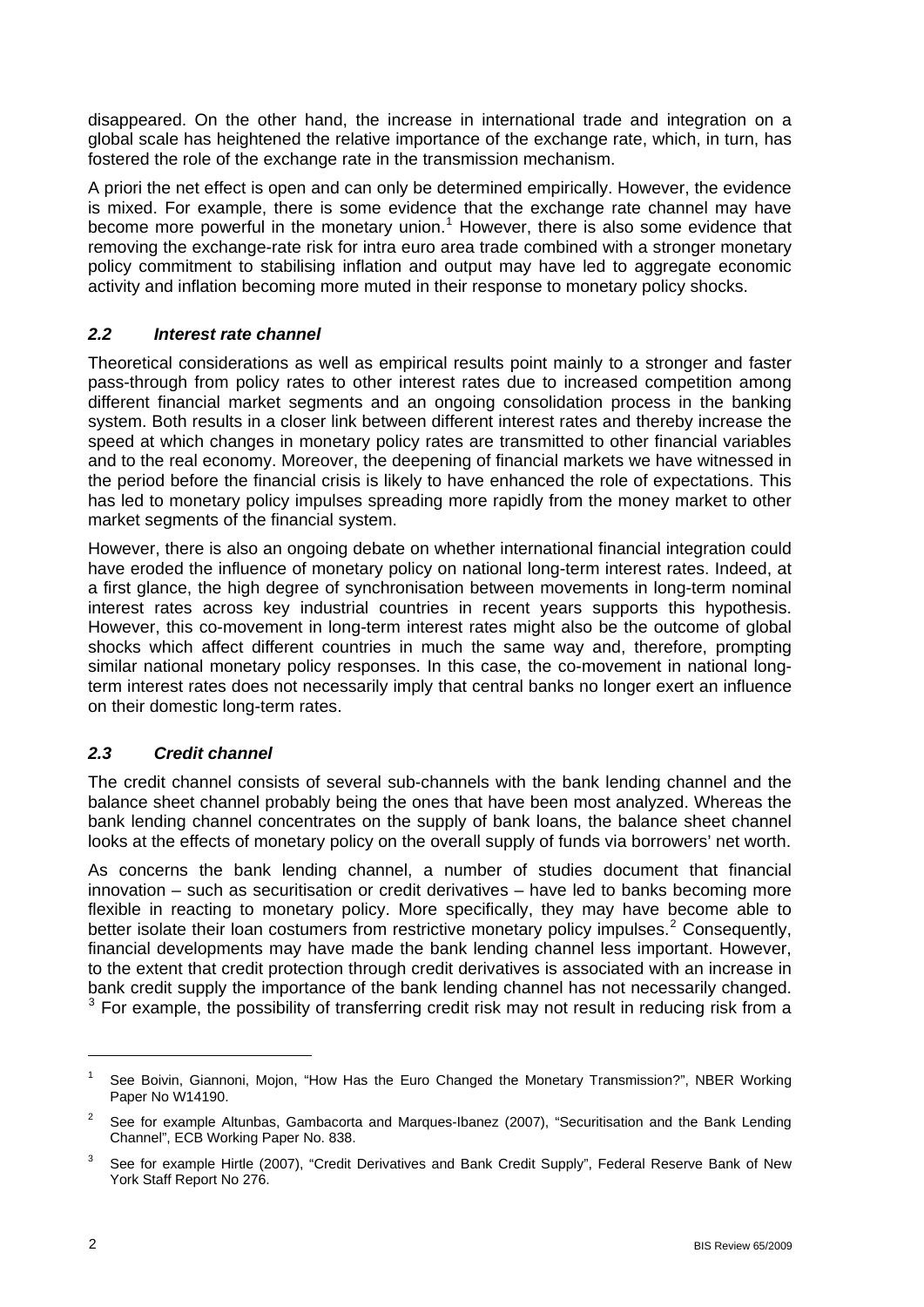specific activity (such as lending) may increase that activity. In such a case, monetary policy would still operate through a bank lending channel as capital requirements would still be effective.

According to the balance sheet channel, possible interest rate changes influence the creditworthiness of borrowers via the evaluation of their assets. Creditworthiness, in turn, influences the premium that borrowers have to pay for external financing, and, thus, economic activity. While the analysis of the balance sheet channel was originally applied to non-financial institutions, the deepening of financial markets, along with financial innovations, has presumably extended its importance to the household sector as well as to the banking sector. With respect to the household sector, financial liberalisation and innovation have generally facilitated borrowers' access to standardised credit and thereby heightened the importance of asset prices in the households' balance sheet. Consequently, households, too, have become more sensitive to interest rate and asset price volatility. It should be clear by now that the credit channel, in particular, is not only complex but also sensitive to changes in the financial sphere.

## *2.4 Methodological issues*

At this point, I would like to draw your attention to two methodological issues. When discussing the likely effects of individual channels, it should be kept in mind that the empirical identification of changes regarding a particular transmission channel has to deal with at least the following two fundamental problems: First, it may be technically very demanding. Challenges are posed not only by the empirical identification of the transmission channel which is of interest. Isolating the driving factors of specific channels from other potential influences is usually a difficult task, too. Second, findings about the change of an individual channel do not allow any conclusions to be drawn about a likely change in the overall effectiveness of monetary policy, as causes and effects might interact and either reinforce or weaken each other. Therefore, it is reasonable to complement the partial approach by considering the transmission process as a whole. This is because only a macroeconomic perspective allows conclusions to be drawn about the potential overall changes in the monetary transmission process in the euro area.

#### **3 The financial crisis and changes in monetary policy transmission**

But let me now turn to the current financial crisis and its potential implications for monetary policy transmission. The shocks we have experienced during the financial crisis have not only caused the deepest global recession since World War II but also severely harmed the interbank market. It is evident that in the short-term the monetary policy transmission process is being affected by these events. More specifically, two questions arise:

- "How does the transmission process work in times of financial turmoil like those we are currently observing?"
- "Will the transmission process change in the long-run as a result of the financial crisis – and if so, how?"

#### *3.1 Current changes*

There are two reasons why it is important for us to carefully observe changes in monetary transmission resulting from the financial crisis. The first reason is that such observations might teach us new details and characteristics of the transmission process in general, as the financial crisis is providing us with a rich and interesting database. However, insights of that kind will be of more use to us in the long-run. What is most important at present is to observe the functioning of the credit lending and interest rate channels. That is, to what extent and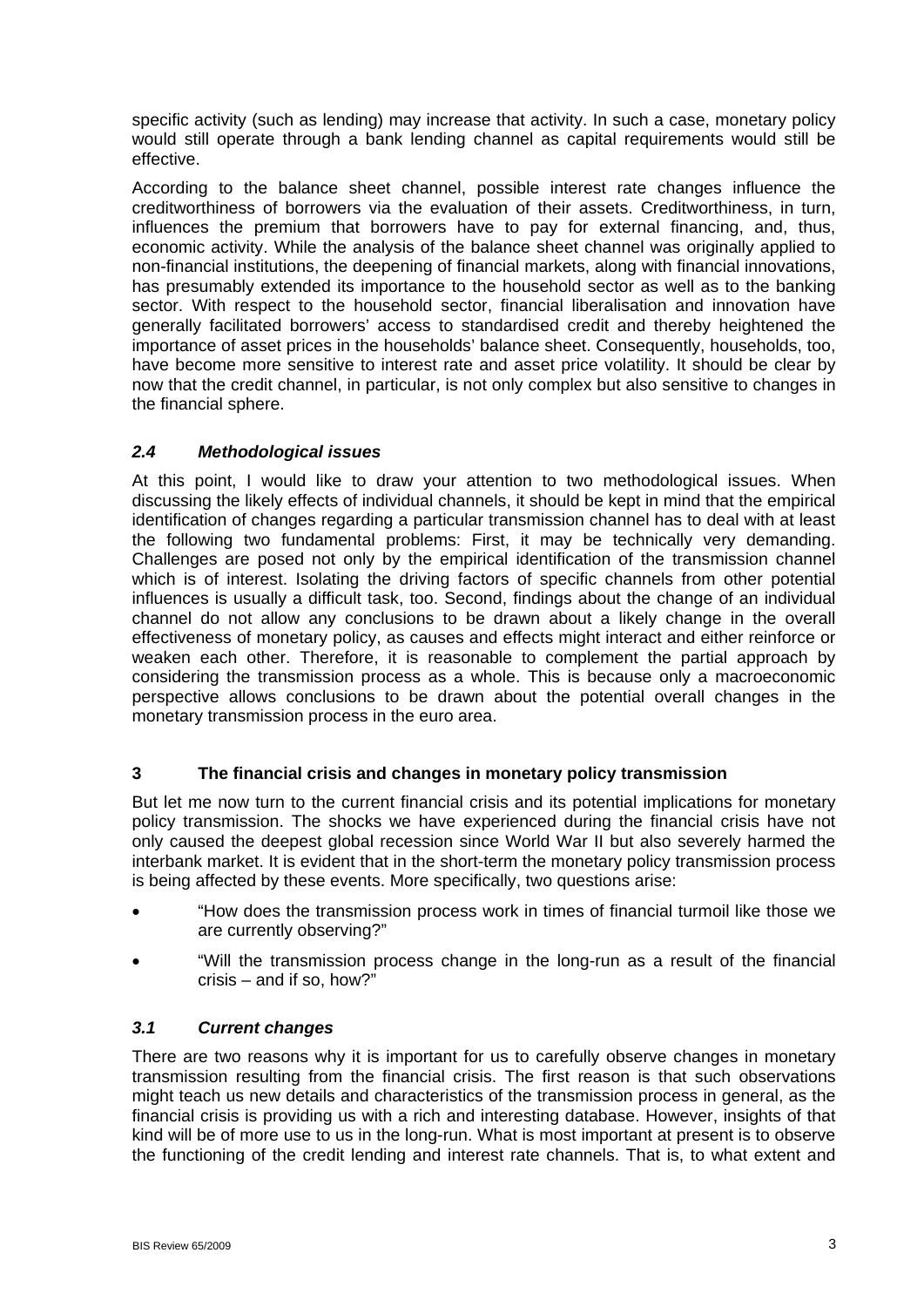under what conditions banks lend to non-financial institutions and whether they pass on the enhanced terms of financing which they have been given by a looser monetary policy.

### *Credit channel*

When we try to detect changes in the lending behaviour of banks using the available data on credit contracts, we are confronted with the technical problem of separating credit supply from credit demand. In this respect, the Eurosystem's Bank Lending Survey (BLS), which was introduced six years ago, is a very helpful tool because it provides qualitative information on the lending behaviour of the surveyed banks. It has proved to be very valuable in the current financial crisis because it supplies us with some information that can be used to judge whether the euro area economy is facing a credit crunch or not.

The results of the BLS for Germany show that credit standards for loans to enterprises and, to a lesser extent, also loans to households, have been tightened on average by the surveyed institutions since the outbreak of the financial crisis in summer 2007. There was a marked tightening in the credit standard for loans to enterprises, however, in the third quarter of 2008, after the collapse of Lehman Brothers.

According to the surveyed institutions, refinancing costs and balance sheet constraints have been playing a major role in developments in credit standards since the beginning of the financial crisis. However, in the two most recent survey rounds, in which there was a very marked tightening of credit standards, additional factors were in play: the impact of the deterioration in the general economic situation and the increasing importance of industry or firm-specific developments.

#### *Interest rate channel*

In order to examine the extent to which financial institutions have passed on their lower short-term refinancing costs in the current situation, the Deutsche Bundesbank has analysed financial institutions' short-term interest rates for corporate and housing loans.<sup>[4](#page-3-0)</sup> The reason for focusing solely on the short-term interest rate is that the longer-term refinancing behaviour of financial institutions may have changed markedly in the course of the financial crisis. Consequently, conventional measures for long-term refinancing conditions that have been used in the past may no longer be suitable.

Comparing the development in the three-month money market rate (EURIBOR) from the end of September 2008 until the end of March this year with changes in short-term bank lending rates, we find that financial institutions have passed on roughly 80% of their refinancing advantage to borrowers from the corporate sector and around 60% to house owners. Moreover, up to now, this analysis gives no evidence that the interest rate pass-through since fall 2008 is happening more hesitantly than in the period before the crisis.

#### *3.2 Long-run changes*

As concerns possible long-run changes to the transmission process, it is certainly much too early to draw firm conclusions. Hence, please allow me to share some of my thoughts on this issue with you. Most obviously, we might see a reversal of some of the changes in the transmission process that took place in the period before the financial crisis. For example, insofar as the importance of securitisation in banks' financing declines, changes in the transmission process triggered by securitisation will go partly into reverse. In addition to this, the financial crisis has drawn the attention of researchers and policymakers to a new aspect of the transmission process that might have been neglected in the past: that is the dealing with risk.

 $\overline{a}$ 

<span id="page-3-0"></span><sup>4</sup> Deutsche Bundesbank, Monthly Report, May 2009.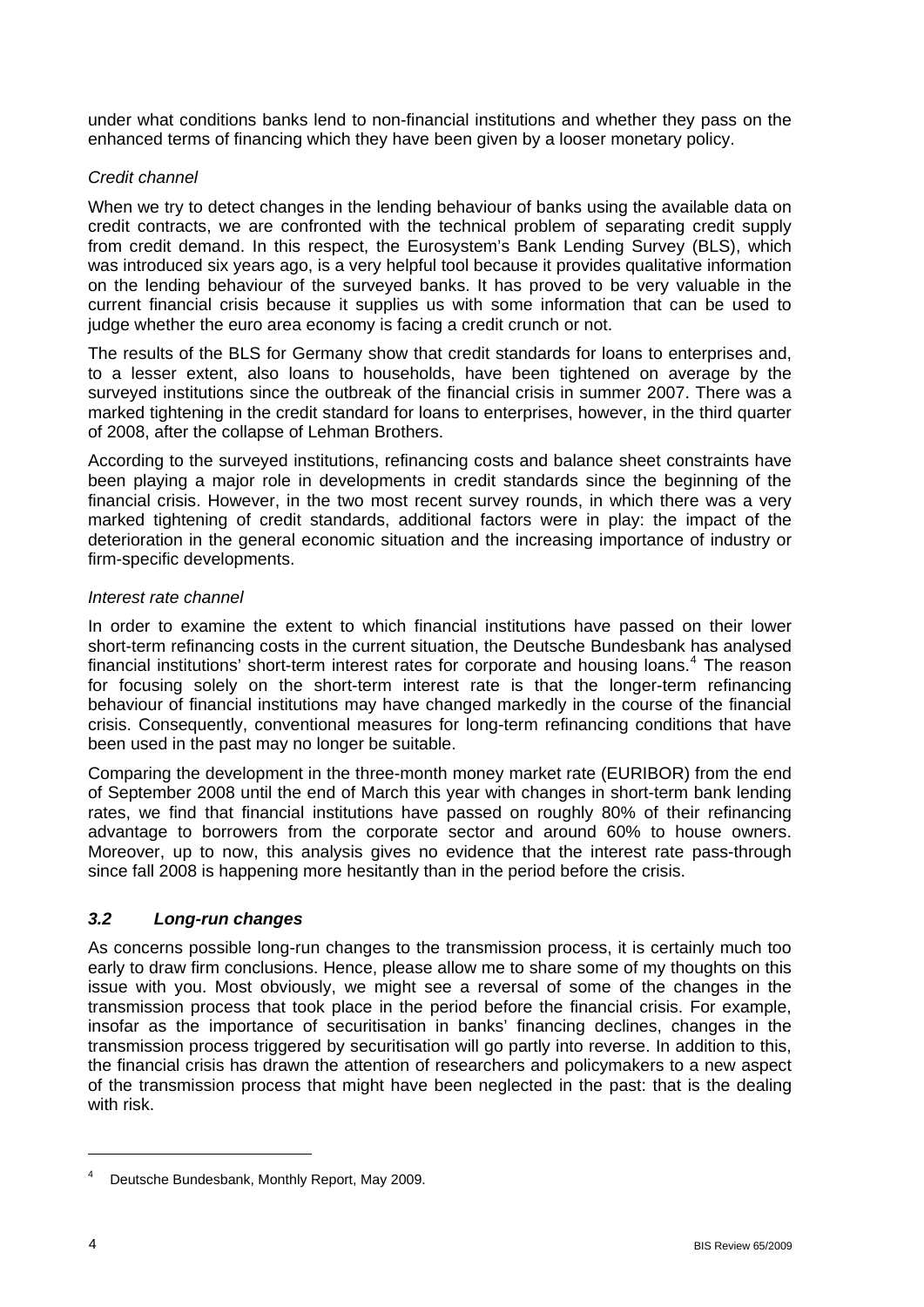In this context, a debate on a possibly new channel of monetary policy – known as the risk-taking channel – has evolved, based on a paper by Borio and Zhu<sup>[5](#page-4-0)</sup>, published in 2008.<sup>[6](#page-4-1)</sup> The risk-taking channel tries to capture the consequences of risk for the monetary policy transmission process by linking two possible perspectives in our financial system: The perspective of financial institutions (finance perspective), which emphasises the measurement and evaluation of risk. And the perspective of financial regulators and central banks (economics perspective), which focuses on the financing conditions in an economy.

As the mechanisms through which monetary policy might influence market participants' risktaking are complex, at least three dimensions have been attributed to the risk-taking channel. The *first dimension* is closely connected to the balance sheet channel which I mentioned earlier. It takes into account the fact that monetary policy might influence the evaluation of collateral, asset prices and cash flows, thereby changing risk behaviour in an economy. According to the *second dimension*, risk-taking by market participants is influenced via their target returns. More specifically, in the case of rigid nominal target returns, a tight monetary policy can induce a wedge between nominal returns that are achievable in the financial markets and the nominal target returns of market participants. This – in combination with an ample range of investment possibilities – might trigger a "search for yield process": market participants invest in riskier assets in order to achieve satisfying returns. Finally, the *third dimension* of the risk-taking channel links the communication of monetary policy to higher risk-taking. This link can either work through the desired effect of good monetary policy communication, which is known as the "transparency effect" as enhanced transparency might reduce the uncertainty about future monetary policy and through this the risk-premia. Or – and this is the case that monetary policy should wish to avoid – market participants might increase their risk-taking if they take into account the fact that monetary policy will be relaxed in the case of decreasing asset prices in a financial downturn. In this case – the socalled insurance effect – market participants are implicitly insured against downside risks and therefore tend to take excessive risk. Hence, we have to deal with a classic moral hazard problem. The questions that follow on from these rather theoretical considerations are "What empirical evidence do we have on this transmission channel?" and "What lessons should monetary policy draw from its existence?"

#### *Empirical evidence*

Some observations seem to confirm the existence of the risk-taking channel. The economic boom that began in 2002 was characterised by the coexistence of low monetary policy rates, very high asset prices and unusually low short-term risk perception. This suggests that the first dimension of the risk-taking channel was at work. In addition, a comprehensive "search for yield" process could also be observed in this market environment – that is the risk-taking channel worked via its second dimension of rigid nominal target returns. Concerning the third dimension of the risk-taking channel, simple observation is not very helpful because it requires the empirical identification of the two effects. While the transparency effects is difficult to isolate from other effects which are at work, there is, however, some empirical evidence for the insurance effect. $<sup>7</sup>$  $<sup>7</sup>$  $<sup>7</sup>$ </sup>

Apart from this, empirical research on the risk-taking channel is in its early stage and is consequently rather thin on the ground. Therefore, we do not yet have firm empirical evidence for the existence and the relative importance of the risk-taking channel. However, recent ECB research shows for the euro area that low interest rates soften bank lending

1

<span id="page-4-0"></span><sup>5</sup> See Borio, Zhu (2008), "Capital regulation, risk-taking and monetary policy: a missing link in the transmission mechanism?", BIS, Working Papers No 268.

<span id="page-4-1"></span><sup>6</sup> The existence of a risk-taking channel was first discussed several years ago by Borio and Lowe (2002), and Rajan (2005).

<span id="page-4-2"></span><sup>7</sup> See for example, BIS 77<sup>th</sup> Annual Report (2007).